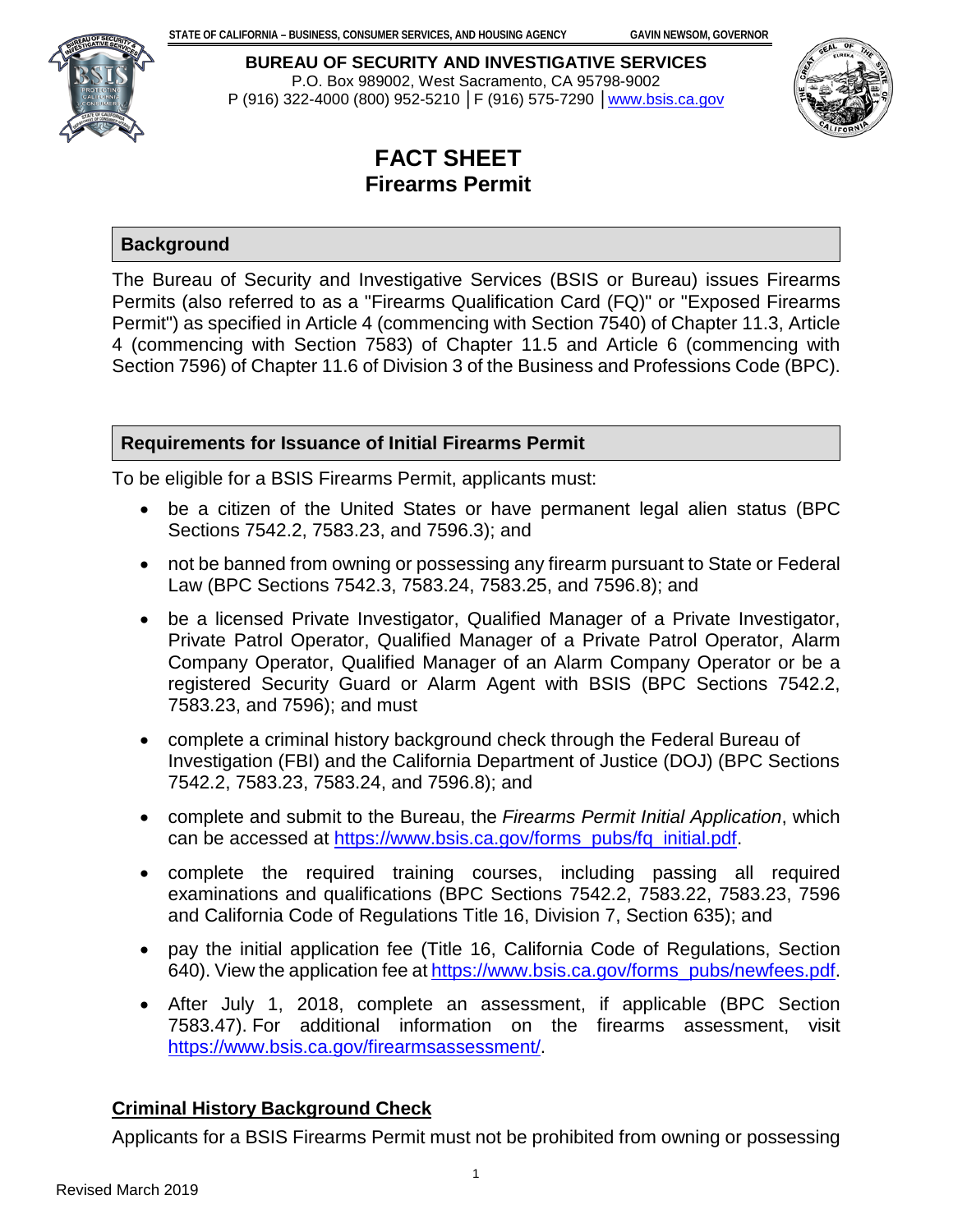any firearm pursuant to State or Federal Law and must undergo a criminal history background check through the FBI and DOJ. **Applicants are responsible for paying all Live Scan, FBI and DOJ processing fees at the time of fingerprinting.** For more information on the Live Scan process and the associated fees, visit [https://www.bsis.ca.gov/forms\\_pubs/livescan/livescan\\_instructions.shtml.](https://www.bsis.ca.gov/forms_pubs/livescan/livescan_instructions.shtml)

Applicants should use the appropriate Live Scan Form available on the Bureau's website as it contains the correct coding needed to ensure the Bureau receives the needed information in a timely manner. Failure to Live Scan with the correct form will delay the processing of your application. Please select the Live Scan form below based on the registration or license that you currently hold:

- If you are a Security Guard registrant, please visit the Bureau's website at [https://www.bsis.ca.gov/forms\\_pubs/livescan/guard\\_firearm.pdf](https://www.bsis.ca.gov/forms_pubs/livescan/guard_firearm.pdf) to access the correct Live Scan form.
- If you are a Private Investigator licensee, please visit the Bureau's website at [https://www.bsis.ca.gov/forms\\_pubs/livescan/privateinvest\\_firearm.pdf](https://www.bsis.ca.gov/forms_pubs/livescan/privateinvest_firearm.pdf)\_to\_access the correct Live Scan form.
- If you are a Private Patrol Operator licensee, please visit the Bureau's website at [https://www.bsis.ca.gov/forms\\_pubs/livescan/privatepatrol\\_firearm.pdf](https://www.bsis.ca.gov/forms_pubs/livescan/privatepatrol_firearm.pdf) to access the correct Live Scan form.
- If you are an Alarm Company Employee/Alarm Agent, please visit the Bureau's website at [https://www.bsis.ca.gov/forms\\_pubs/livescan/alarmagent\\_firearm.pdf](https://www.bsis.ca.gov/forms_pubs/livescan/alarmagent_firearm.pdf) to access the correct Live Scan form.

Once you have selected the correct form, visit<https://oag.ca.gov/fingerprints/locations> to locate the nearest Live Scan site.

To check on the status of your DOJ and FBI background check, please visit the Department of Justice's website at [https://applicantstatus.doj.ca.gov.](https://applicantstatus.doj.ca.gov/) Please note, you will need to provide your ATI number (located at the bottom of your completed Live Scan form) and your date of birth.

## **Required Training Courses**

Applicants for a BSIS Firearms Permit must complete the following training:

• **Power to Arrest**

Applicants must complete training in the power to arrest. The training may be administered by a a Bureau-approved firearms or baton training facility or an organization or school approved by the Bureau. Security Guards may also obtain the training from their employing PPO or from Bureau-approved trainers. Applicants may verify a licensed PPO or training facility by accessing the "Verify a License" page on the Bureau's website at [https://www.breeze.ca.gov/.](https://www.breeze.ca.gov/) To confirm if an organization or school is approved by the Bureau to administer the training, email [bsis@dca.ca.gov.](mailto:bsis@dca.ca.gov)

#### • **BSIS Firearms Training and Qualifications**

Applicants must complete the Course of Firearms Training (CCR Section 635) at a Bureau-approved Firearms Training Facility, from a Bureau-approved Firearms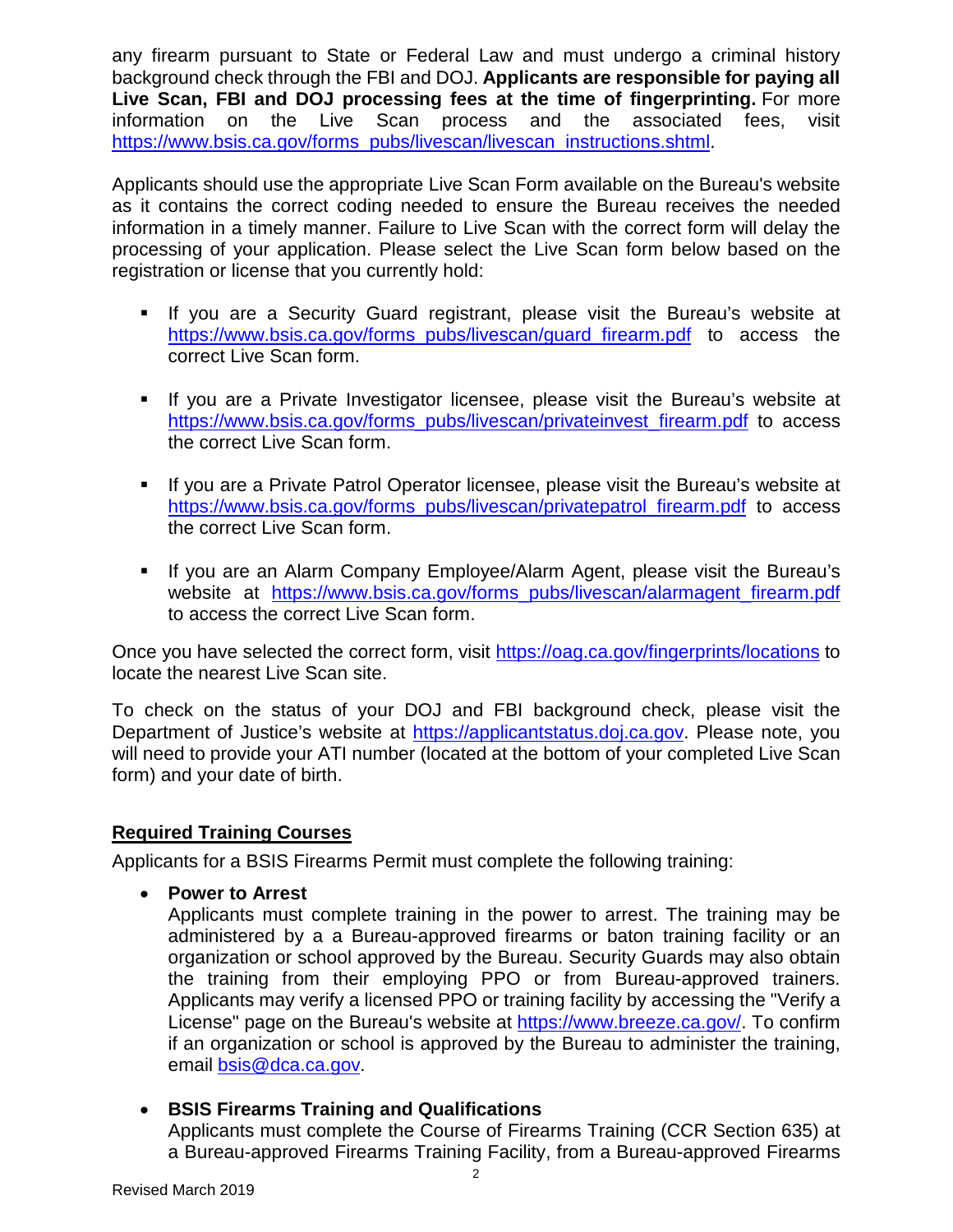Training Instructor, and pass the written examination and range qualifications. Applicants must qualify with the caliber of weapon that will be carried while on duty. For information on Bureau-approved Firearms Training Facilities, visit the "Verify a License" page available on the Bureau's website at [https://www.breeze.ca.gov/.](https://www.breeze.ca.gov/) The BSIS Firearms Training Manual is also available on the Bureau's website at [https://www.bsis.ca.gov/forms\\_pubs/firearms\\_manual.pdf.](https://www.bsis.ca.gov/forms_pubs/firearms_manual.pdf)

#### **Firearms Assessment**

Effective July 1, 2018, a BSIS Security Guard registrant seeking an initial BSIS Firearms Permit must complete an assessment for the purposes of determining whether he/she possesses, at the time of the assessment, appropriate judgment, restraint, and selfcontrol to carry a firearm while on duty (BPC Sections 7583.23 and 7583.47).

Given that other BSIS license types (e.g., Private Investigator license, Private Patrol Operator license, Alarm Company Operator license, etc.) can be associated with the Firearms Permit, under certain circumstances an individual seeking to associate a Firearms Permit to a Security Guard registration will need to complete/pass the assessment as a condition for the association. To determine if you are required to complete the assessment, visit [https://www.bsis.ca.gov/firearmsassessment/.](https://www.bsis.ca.gov/firearmsassessment/)

#### **Submitting an Initial Application for a Firearms Permit**

Before submitting your application to the Bureau, review the list of common application deficiencies to avoid application processing delays by visiting the Bureau's website at [https://www.bsis.ca.gov/forms\\_pubs/application\\_tips.shtml](https://www.bsis.ca.gov/forms_pubs/application_tips.shtml).

Applicants may submit their completed *Firearms Permit Initial Application*, application fee, and completed Live Scan form**\***, signed by the Live Scan operator, including the Automated Transaction Identifier (ATI) number, by mail to the Bureau. You can access the application at [https://www.bsis.ca.gov/forms\\_pubs/fq\\_initial.pdf,](https://www.bsis.ca.gov/forms_pubs/fq_initial.pdf) view the application fee at [https://www.bsis.ca.gov/forms\\_pubs/newfees.pdf,](https://www.bsis.ca.gov/forms_pubs/newfees.pdf) and access the applicable Live Scan form at [https://www.bsis.ca.gov/forms\\_pubs/livescan/index.shtml.](https://www.bsis.ca.gov/forms_pubs/livescan/index.shtml)

Mail the completed application, Live Scan form, and fee to:

Bureau of Security and Investigative Services P.O. Box 989002 West Sacramento, CA 95798-9002

**\***Out-of-state applicants that do not have access to a Live Scan site may submit fingerprint hard cards. For additional information, please visit the Bureau's website at [https://www.bsis.ca.gov/forms\\_pubs/livescan/fpcard\\_instructions.pdf.](https://www.bsis.ca.gov/forms_pubs/livescan/fpcard_instructions.pdf)

#### **Application Processing**

Please allow the Bureau 6-8 weeks from the date your payment was cashiered before contacting the Bureau regarding the status of your application(s). Processing times may be longer depending on the time it takes for the Bureau to receive responses from the DOJ and FBI and to make the necessary determinations required by law. For the current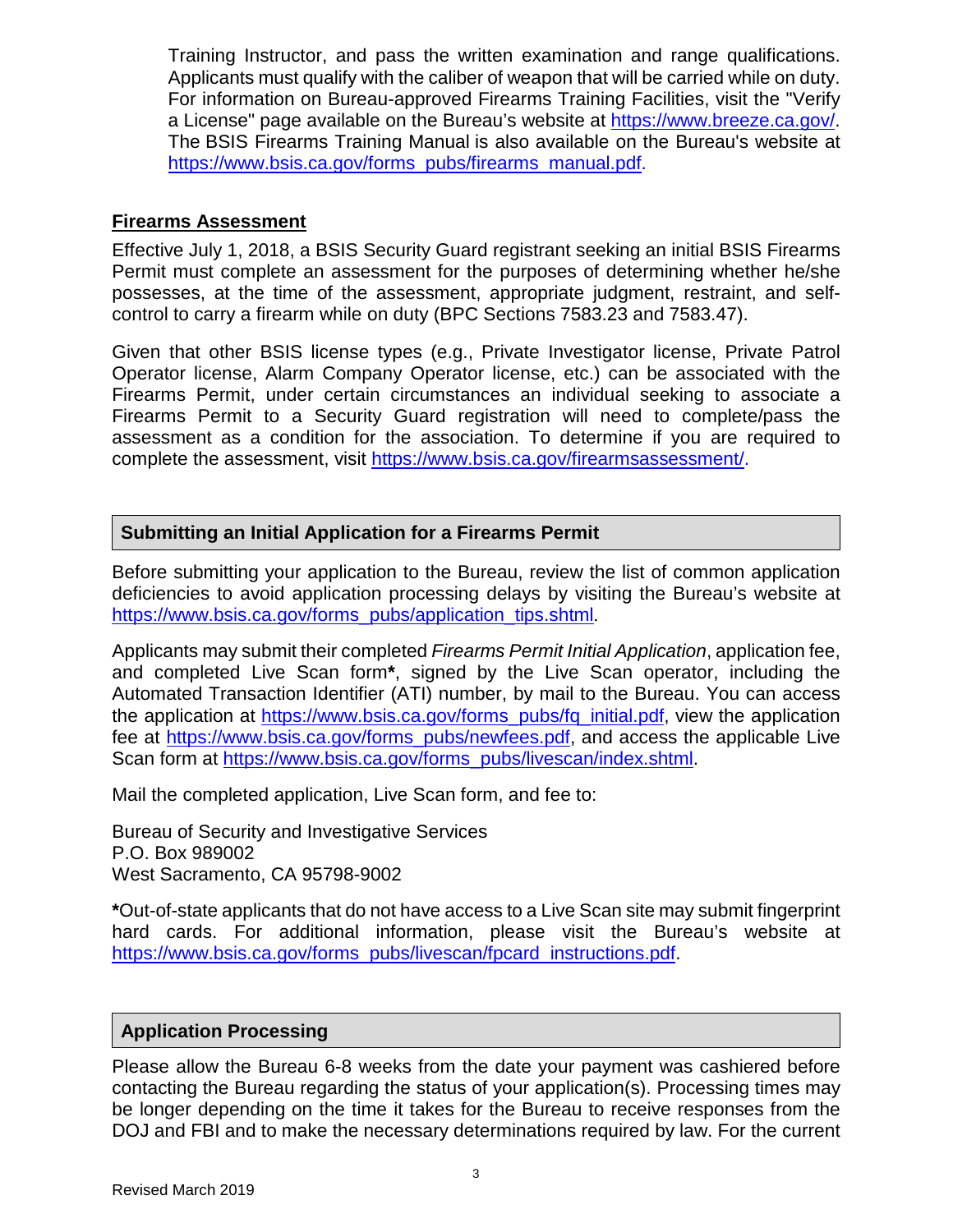initial application processing timeframes, please visit the Bureau's website at [https://bsis.ca.gov/forms\\_pubs/app\\_timelines.shtml.](https://bsis.ca.gov/forms_pubs/app_timelines.shtml)

#### **Associating Additional Qualifying License(s) to a Pre-Existing Firearms Permit**

A BSIS Firearms Permit authorizes the permitholder to carry an exposed firearm while performing the duties of only those license types listed on the Firearms Permit itself. For example, a permitholder who only has a Security Guard registration listed on his/her Firearms Permit and who also holds a Private Investigator (PI) license cannot work while armed while carrying out the duties of a PI licensee. The Firearms Permit card must list the PI license for the permitholder to work as an armed PI licensee.

Permitholders may associate multiple qualifying license(s) at any time with the submission of the *Request to Associate BSIS Firearms Permit with Additional Qualifying License(s) and Request for Replacement Firearms Permit form*, which can be accessed at [https://www.bsis.ca.gov/forms\\_pubs/fq\\_assoc\\_form.pdf.](https://www.bsis.ca.gov/forms_pubs/fq_assoc_form.pdf)

For additional information regarding the process of associating additional qualifying licenses, please visit [https://www.bsis.ca.gov/forms\\_pubs/fq\\_assoc\\_info.pdf.](https://www.bsis.ca.gov/forms_pubs/fq_assoc_info.pdf)

#### **Adding Caliber(s) to a Pre-Existing Firearms Permit**

A BSIS Firearms Permit authorizes the permitholder to carry an exposed firearm only of the caliber(s) listed on the firearms permit card itself. Permitholders may add caliber(s) to a pre-existing Firearms Permit at any point during the current term of the permit with submission of the *Certificate of Proficiency in Specified Caliber(s) and Request for Replacement Permit*, available at [https://www.bsis.ca.gov/forms\\_pubs/proficiency\\_cert.pdf.](https://www.bsis.ca.gov/forms_pubs/proficiency_cert.pdf) If permitholders include payment of \$25 with the application, a replacement firearms permit will be issued with the approved added calibers. **NOTE:** Permitholders may not carry, while on duty, a firearm with a caliber that he/she has not yet qualified to carry and which does not appear on the face of his/her Firearms Permit (BPC Sections 7542.12, 7583.37, 7597.3, and CCR Section 632).

#### **Requirements to Add Caliber(s):**

- Current and valid BSIS Firearms Permit,
- Completion of at least 8 hours of classroom instruction in the carrying and use of a firearm,
- Completion and passage of the BSIS written firearm exam with a minimum score of 85%,
- Successful completion of range training,
- Submission of completed *Certificate of Proficiency in Specified Caliber(s) and Request for Replacement Permit*

#### **Qualifying on the Range After Adding Caliber(s)**

Once a caliber(s) is added to your firearms permit, you must thereafter qualify on that caliber(s) during each subsequent qualification that you complete to renew your permit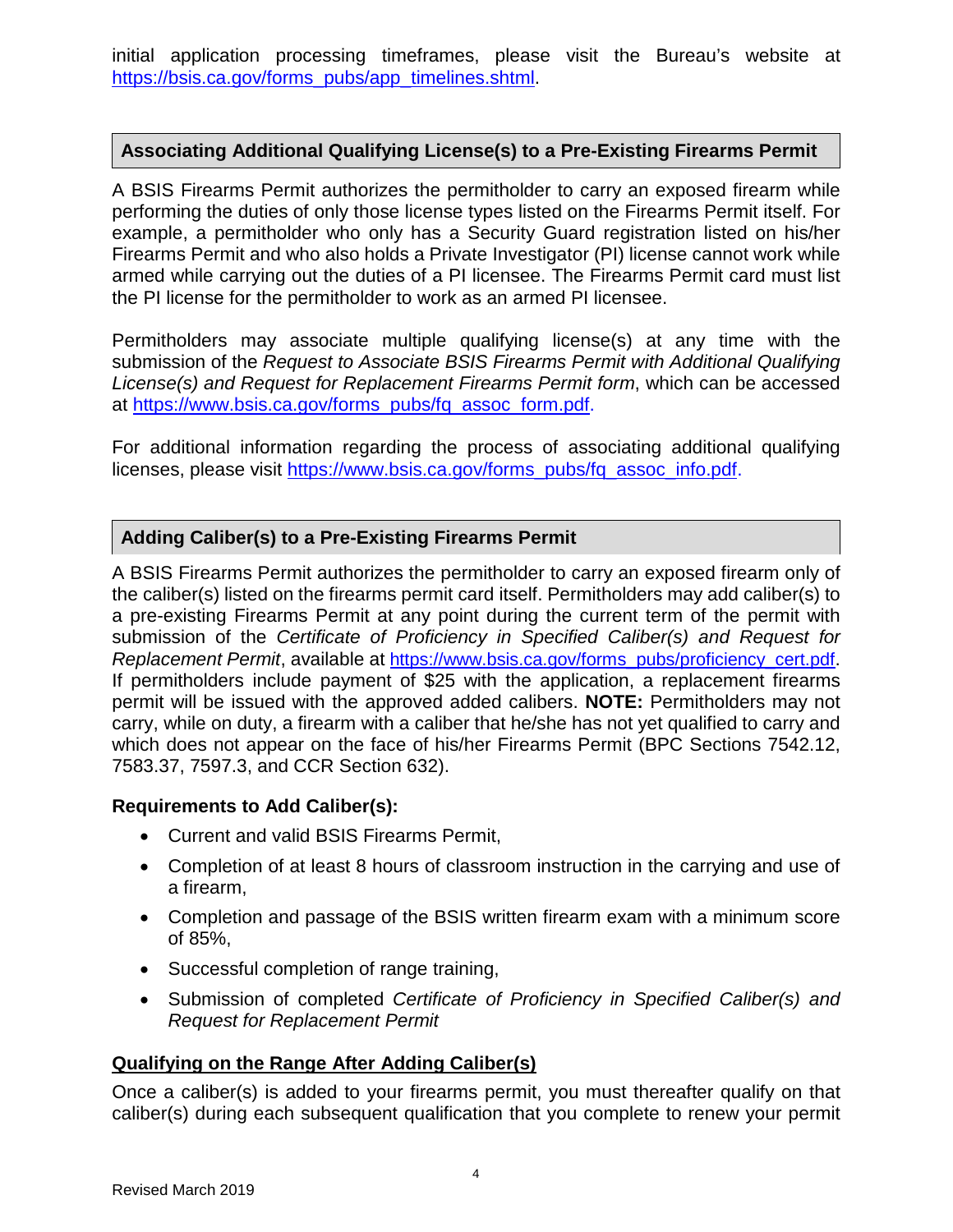with that caliber. **NOTE:** All subsequent qualifications completed must comply with the qualification schedule based on your date of last renewal.

For example, if you submit the *Certificate of Proficiency in Specified Caliber(s) and Request for Replacement Permit* between the 1st and 2nd qualifications and the Bureau approves your request, you must qualify with the added caliber(s) at the time of the  $2<sup>nd</sup>$ . 3<sup>rd</sup>, and 4<sup>th</sup> qualifications to renew your permit with the approved added calibers.

#### **Renewing a Firearms Permit**

A BSIS Firearms Permit expires two years from the date of issuance. Approximately 90 days prior to the Firearms Permit's expiration date, a renewal reminder will be mailed to the permitholder's address of record. Please note, the renewal reminder is *not* a Firearms Permit renewal application and cannot be used to renew the Firearms Permit.

**By law, a complete firearms renewal application and payment must be submitted to the Bureau at least 60 days prior to the Firearms Permit's expiration date.** Failing to submit a complete renewal application and payment at least 60 days before expiration may result in the Firearms Permit not being renewed before expiration of the current permit's term. Please note, the Bureau is unable to process applications submitted more than 3 months prior to expiration and will therefore be returned to the permitholder.

To renew the permit, the applicant must:

• have completed four range qualifications as follows: two range qualifications during each twelve-month period of the current permit's two-year term with no two range qualifications completed closer than four months apart. Also, only one qualification in each twelve-month period may be completed by firearm simulator, and only a simulator that complies with the requirements below may be used for a qualification:

*Firearms Simulator Requirement: The firearm simulator MUST meet all the following requirements: 1) provide a realistic imitation of the operation of an actual firearm including the weight, recoil, action, flash, and sound of a firearm at discharge, 2) have the ability to match the caliber of the actual firearm the individual is qualifying to carry, and 3) simulate the loading and reloading of an actual firearm. (Title 16, Division 7, Section 631 of CA Code of Regulations).* 

The range qualifications must be completed at a Bureau-approved Firearms Training Facility and from a Bureau-approved Firearms Training Instructor. All range qualifications must be certified by a Bureau-approved Firearms Training Facility on the *Firearms Permit Renewal Application*. Applicants must also;

- have completed the two-hour review training course in the use of force and deescalation of force before each of the four range qualifications; and
- pass the written Firearms Examination with a score of 85% or greater. The law does not specify during which qualification the permitholder must complete the exam. The Bureau recommends that the permitholder take the exam in the second twelve-month period of his/her current permit term.
- complete and submit the *Firearms Permit Renewal Application*, which can be accessed at [https://www.bsis.ca.gov/forms\\_pubs/fq\\_renewal.pdf;](https://www.bsis.ca.gov/forms_pubs/fq_renewal.pdf) and
- complete and submit the *Firearms Qualification Applicant* form (BCIA 4040), which is available at [https://www.bsis.ca.gov/forms\\_pubs/firearms\\_qualification.pdf;](https://www.bsis.ca.gov/forms_pubs/firearms_qualification.pdf) and